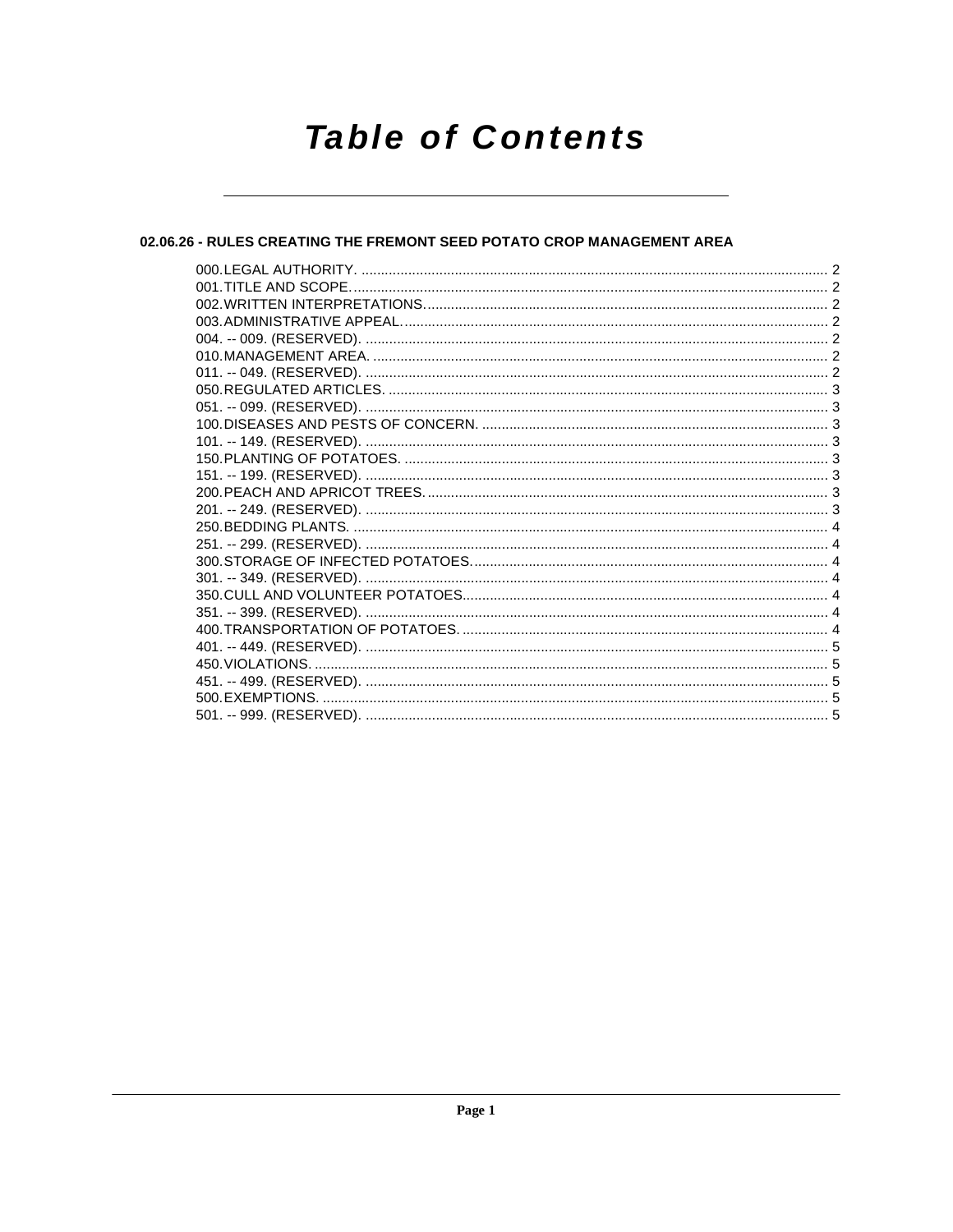#### **IDAPA 02 TITLE 06 Chapter 26**

#### <span id="page-1-0"></span>**02.06.26 - RULES CREATING THE FREMONT SEED POTATO CROP MANAGEMENT AREA**

#### <span id="page-1-1"></span>**000. LEGAL AUTHORITY.**

This chapter is adopted under the legal authority of Title 22, Chapter 10, Idaho Code. (9-1-94)

#### <span id="page-1-2"></span>**001. TITLE AND SCOPE.**

The title of this chapter is "Rules Creating the Fremont Seed Potato Crop Management Area". This chapter has the following scope: These rules shall govern procedures for planting potatoes in Idaho. The official citation of this chapter is IDAPA 02.06.26.000 et. seq. For example, this section's citation is IDAPA 02.06.26.001. (9-1-94) chapter is IDAPA 02.06.26.000 et. seq. For example, this section's citation is IDAPA 02.06.26.001.

#### <span id="page-1-3"></span>**002. WRITTEN INTERPRETATIONS.**

There are no written interpretations of these rules. (9-1-94)

<span id="page-1-4"></span>**003. ADMINISTRATIVE APPEAL.**

There is no provision for administrative appeals before the Department of Agriculture under this chapter. (9-1-94)

#### <span id="page-1-5"></span>**004. -- 009. (RESERVED).**

#### <span id="page-1-8"></span><span id="page-1-6"></span>**010. MANAGEMENT AREA.**

Beginning at a point which is the southwest corner of Section 16, Township 7 North, Range 43 East, Boise, Meridian, Fremont County, Idaho; Thence north approximately 1 mile to the northwest corner of Section 16, Township 7 North, Range 43 East; Thence west approximately 2 miles to the southwest corner of Section 7, Township 7 North, Range 43 East; Thence north approximately 1 mile to the northwest corner of Section 7, Township 7 North, Range 43 East; Thence west approximately 3 miles to the southwest corner of Section 3, Township 7 North, Range 42 East; Thence north approximately 2 miles to the northwest corner of Section 34, Township 8 North, Range 42 East; Thence west approximately 2 miles to the southwest corner of Section 29, Township  $\hat{8}$  North, Range 42 East; Thence north approximately 1-3/8 miles to the center line of Fall River; Thence northwest along Fall River approximately 1-1/8 miles to where Fall River intersects the west line of Section 8, Township 8 North, Range 41 East; Thence north approximately 1-7/8 miles to the northwest corner of Section 7, Township 18 North, Range 41 East; Thence west approximately 2 miles to the southwest corner of Section 2, Township 8 North, Range 41 East; Thence north approximately 1 mile to the northwest corner of Section 2, Township 8 North, Range 41 East; Thence west approximately 1/4 of 1 mile; Thence north along an existing road approximately 4 miles; Thence northeasterly along said road approximately 1-1/10 miles to the northwest corner of Section 11, Township 9 North, Range 41 East; Thence north approximately 1 mile to the northwest corner of Section 2, Township 9 North, Range 41 East; Thence east approximately 14 miles to the northeast corner of Section 1, Township 9 North, Range 43 East; Thence south approximately 2 miles to the southeast corner of Section 12, Township 9 North, Range 43 East; Thence east approximately 4 miles to the northeast corner of Section 15, Township 9 North, Range 44 East, which is the west boundary line of the Targhee National Forest; Thence south along said forest boundary approximately 3 miles to the southeast corner of Section 27, Township 9 North, Range 44 East; Thence east continuing along said forest boundary approximately 2 miles to the northeast corner of Section 36, Township 9 North, Range 44 East; Thence south along said forest boundary approximately 1 mile to the east 1/4 corner of Section 1, Township 8 North, Range 44 East; Thence east continuing along said forest boundary approximately 2 miles to the east 1/4 corner of Section 5, Township 8 North, Range 45 East; Thence south continuing along said forest boundary approximately 5 miles to the east 1/4 corner of Section 32, Township 8 North, Range 45 East; Thence east continuing along said forest boundary approximately 1-1/2 miles to the center of Section 34, Township 8 North, Range 45 East; Thence south continuing along said forest boundary approximately 1-1/8 miles to the center line of Bitch Creek; Thence southwesterly along the center line of Bitch Creek approximately 10-1/2 miles to the confluence of Bitch Creek with the Teton River; Thence westerly 8 miles along the center line of the Teton River to the west line of Section 21, Township 7 North, Range 43 East; Thence north approximately 1/10 of a mile to the southwest corner of Section 16, Township 7 North, Range 43 East and the point of beginning. Range 43 East and the point of beginning.

#### <span id="page-1-7"></span>**011. -- 049. (RESERVED).**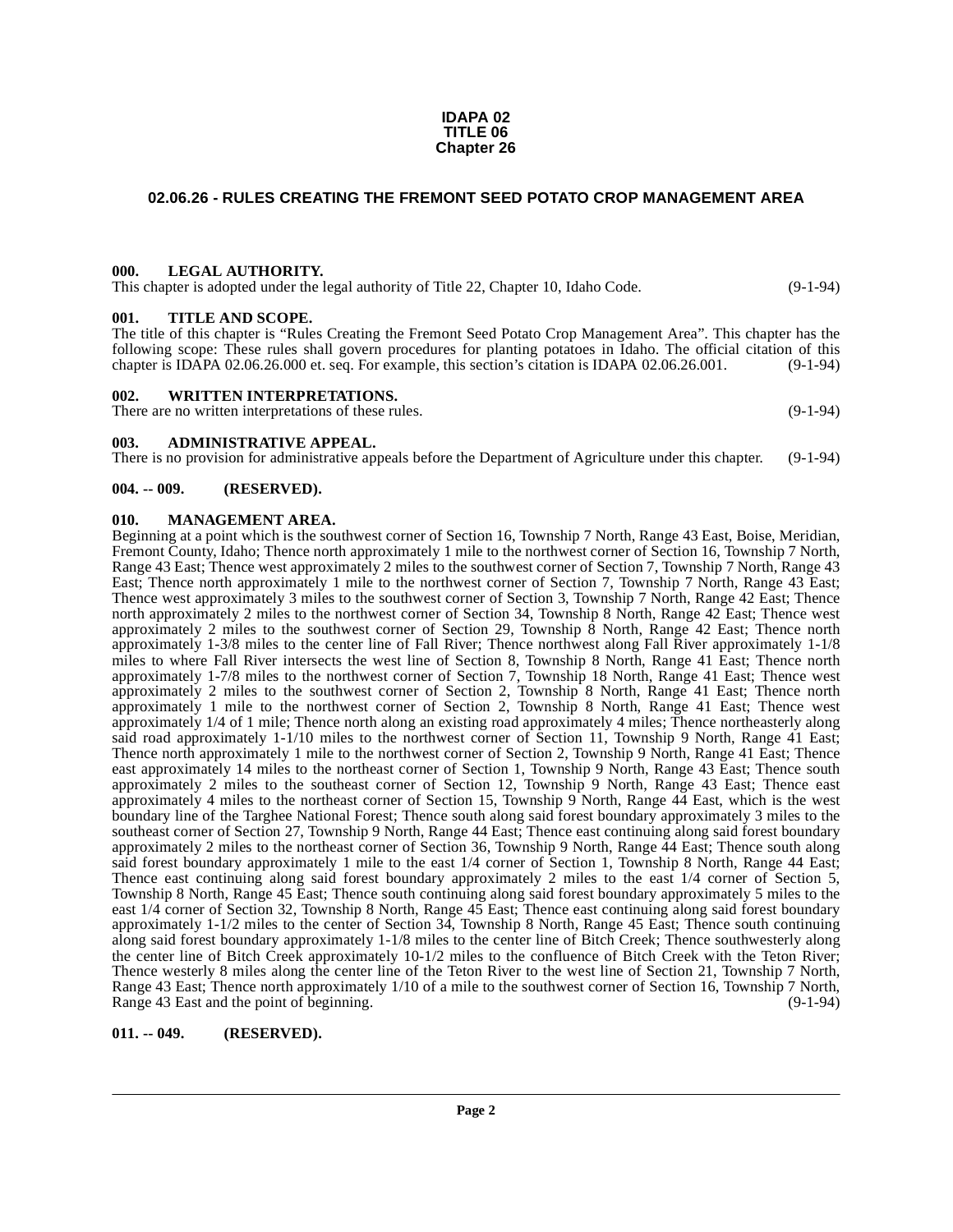#### <span id="page-2-0"></span>**050. REGULATED ARTICLES.**

<span id="page-2-22"></span><span id="page-2-17"></span><span id="page-2-14"></span><span id="page-2-12"></span>**01. Irish Potato**. All plants and plant parts of the Irish potato, Solanum tuberosum. (11-8-88)

**02. Green Peach Aphid**. All plants which are hosts to the green peach aphid, Myzus persicae, g but not limited to peach and apricot trees and bedding plants. (11-8-88) including but not limited to peach and apricot trees and bedding plants.

**03. Other Hosts**. Any host which may spread or assist in the spread of any of the diseases or pests of (9-1-94) concern. (9-1-94)

#### <span id="page-2-1"></span>**051. -- 099. (RESERVED).**

#### <span id="page-2-2"></span>**100. DISEASES AND PESTS OF CONCERN.**

- <span id="page-2-15"></span><span id="page-2-11"></span>**01.** Leaf Roll. Net necrosis or leaf roll. (11-8-88)
- <span id="page-2-23"></span>**02. Ring Rot**. Ring rot, Corynebacterium sepedonicum. (11-8-88)
- <span id="page-2-9"></span>**03. Columbia Root Knot Nematode**. Columbia root knot nematode, Meloidogyne chitwoodii. (11-8-88)
- **04. Green Peach Aphid**. Green peach aphid, Myzus persicae, a vector of the leaf roll virus. (11-8-88)
- <span id="page-2-16"></span>**05. Northern Root Knot Nematode**. Northern root knot nematode, Meloidogyne hapla. (11-8-88)
- <span id="page-2-10"></span>**06.** Corky Ring Spot. Corky ring spot, a disease caused by tobacco rattle virus. (11-8-88)
- <span id="page-2-24"></span><span id="page-2-21"></span>**07. Powdery Scab**. Powdery scab, Spongospora subterranea (Wallr.) Lagerh. f. sp. subterranea. (9-1-94)

**08. Stubby Root Nematode**. Stubby root nematode, Paratrichodorus pachydermus, Paratrichodrus christiei, Trochodorus primitivus. (9-1-94)

#### <span id="page-2-3"></span>**101. -- 149. (RESERVED).**

#### <span id="page-2-19"></span><span id="page-2-4"></span>**150. PLANTING OF POTATOES.**

<span id="page-2-20"></span>**01.** Planting Restrictions. No person shall plant any potatoes in the management area except those which have met standards for recertification of the Idaho Crop Improvement Association (hereinafter referred to as ICIA) or equivalent agency of another state or political jurisdiction in accordance with Idaho Code 22-503. (11-8-88)

<span id="page-2-8"></span>**02. Certification Requirement**. All plantings of potatoes except those in home gardens shall be entered for certification with ICIA. The Department shall be notified by ICIA of any lots of potatoes rejected. Any rejected lots of potatoes shall be inspected for Bacterial Ring Rot at the direction of the Director of the Idaho<br>Department of Agriculture. (9-1-94) Department of Agriculture.

<span id="page-2-13"></span>**03. Home Gardens**. Potatoes planted in home gardens shall be subject to inspection by the Department, and proper control measures shall be taken if necessary. (9-1-94)

#### <span id="page-2-5"></span>**151. -- 199. (RESERVED).**

#### <span id="page-2-18"></span><span id="page-2-6"></span>**200. PEACH AND APRICOT TREES.**

No peach or apricot trees shall be planted in the management area. Any peach or apricot trees found growing in the area shall be removed. (11-8-88) area shall be removed.

<span id="page-2-7"></span>**201. -- 249. (RESERVED).**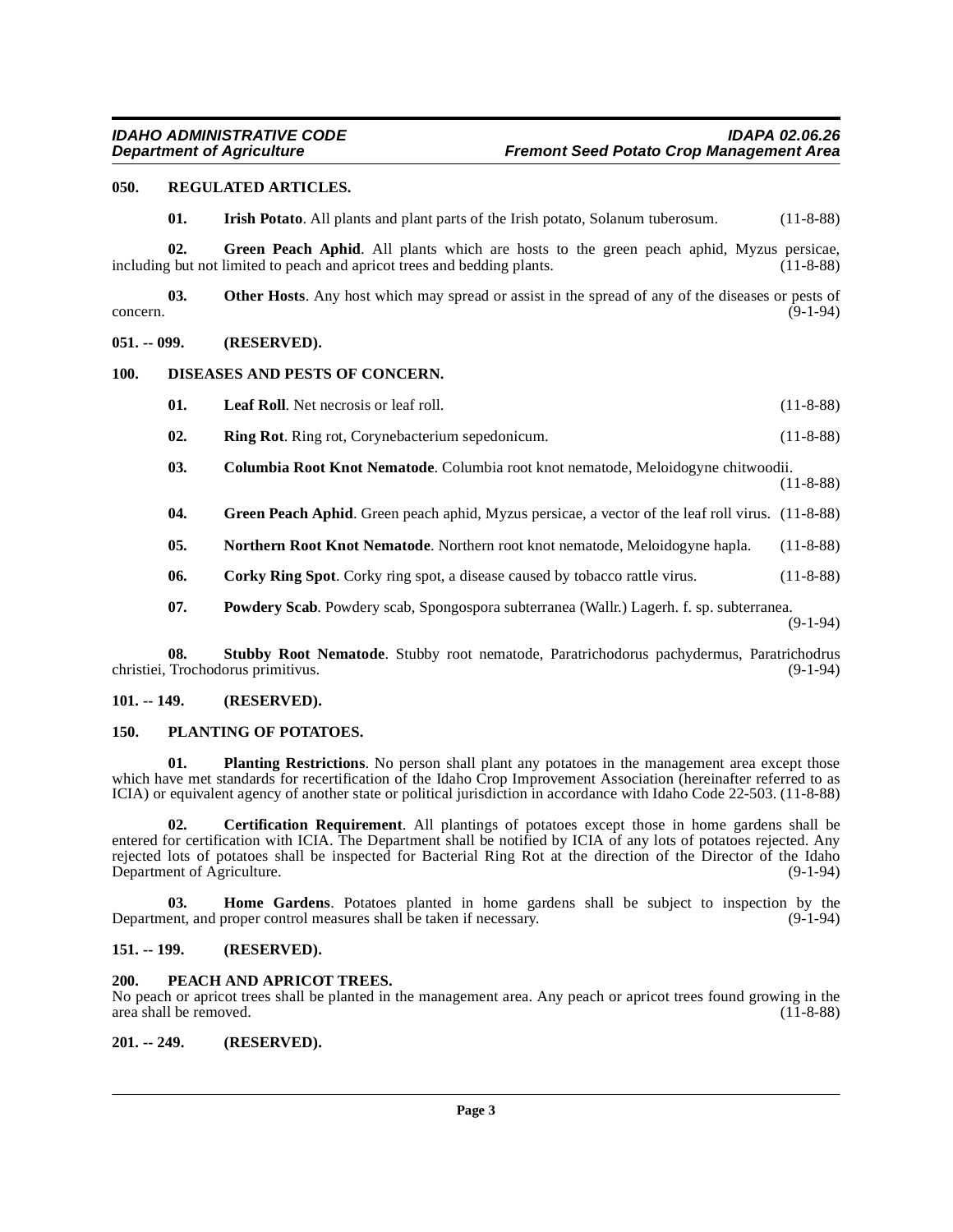#### <span id="page-3-7"></span><span id="page-3-0"></span>**250. BEDDING PLANTS.**

<span id="page-3-13"></span>**01. Inspection**. All bedding plants shall be subject to inspection by the Director for aphids. If aphids are found, the plants shall be treated by a method approved by the Director. Such methods may include destruction of the infested plants. (11-8-88)

<span id="page-3-11"></span>**02. In Transit**. Bedding plants in transit to the management area shall be subject to inspection for aphids and if found infested, treated in a manner approved by the Director before delivery to the management area.

(11-8-88)

<span id="page-3-21"></span>**03. Treatment**. The Director may order treatment of property on which there are bedding plants or cut angements where he determines such treatment is necessary to control aphids. (11-8-88) floral arrangements where he determines such treatment is necessary to control aphids.

<span id="page-3-18"></span>**04.** Spraying Cemeteries. All cemeteries within the management area must be sprayed immediately after the Memorial Day holiday. Such spraying shall be done in compliance with all civil and criminal statutes and rules concerning cemeteries. (11-8-88) rules concerning cemeteries.

#### <span id="page-3-1"></span>**251. -- 299. (RESERVED).**

#### <span id="page-3-19"></span><span id="page-3-2"></span>**300. STORAGE OF INFECTED POTATOES.**

<span id="page-3-10"></span>**01. Diseases Or Pests Of Concern**. When a disease or pest of concern is found in a field of potatoes by ICIA inspectors, ICIA and the grower shall notify the Department. Prior to harvest, the owner shall notify the Department of his intent for storage, sale or disposal of the potatoes. If the potatoes are stored, the owner shall notify the Department of the intended disposition prior to removal from storage and the destination of the potatoes and tare shall be approved by the Department. All potatoes coming under this subsection shall be removed from the management area no later than March 1 of the year following harvest. (9-1-94) management area no later than March 1 of the year following harvest.

<span id="page-3-15"></span>**02. Notification To The Department**. When a disease or pest of concern is first detected in a lot of potatoes in storage, the ICIA and the Federal/State Inspection Service shall notify the Department before any portion of the lot is removed and the Department must approve the method of disposition of the portion to be removed.

(9-1-94)

#### <span id="page-3-3"></span>**301. -- 349. (RESERVED).**

#### <span id="page-3-4"></span>**350. CULL AND VOLUNTEER POTATOES.**

<span id="page-3-16"></span><span id="page-3-9"></span><span id="page-3-8"></span>**01. Plant Growth**. All plant growth on cull potato piles shall be controlled. (11-8-88)

**02. Destruction Of Cull Potatoes**. It shall be the responsibility of each landowner or manager to destroy all cull piles and volunteer potatoes growing on summer fallow, set-aside and non-cultivated areas of his property. In the event that the landowner or manager fails to destroy such plants, the Director may order them destroyed at the expense of the landowner. (9-1-94)

#### <span id="page-3-5"></span>**351. -- 399. (RESERVED).**

#### <span id="page-3-20"></span><span id="page-3-6"></span>**400. TRANSPORTATION OF POTATOES.**

<span id="page-3-17"></span>**01. Responsibilities**. It shall be the responsibility of the growers of rejected lots to keep infected trucks, equipment, vegetable matter and foliage from contaminating public roadways, neighboring fields and cellars. (9-1-94)

<span id="page-3-12"></span>**02. In Transit**. Potatoes in transit through the management area shall be only in covered and sealed vehicles. Potatoes in transit through the management area shall not be unloaded in the management area. (11-8-88)

<span id="page-3-14"></span>**Introduction Of Pests**. Introduction into the management area of any of the pests or diseases listed a contaminated vehicle or any other means shall constitute a violation of this rule. (11-8-88) in Section 100 by a contaminated vehicle or any other means shall constitute a violation of this rule.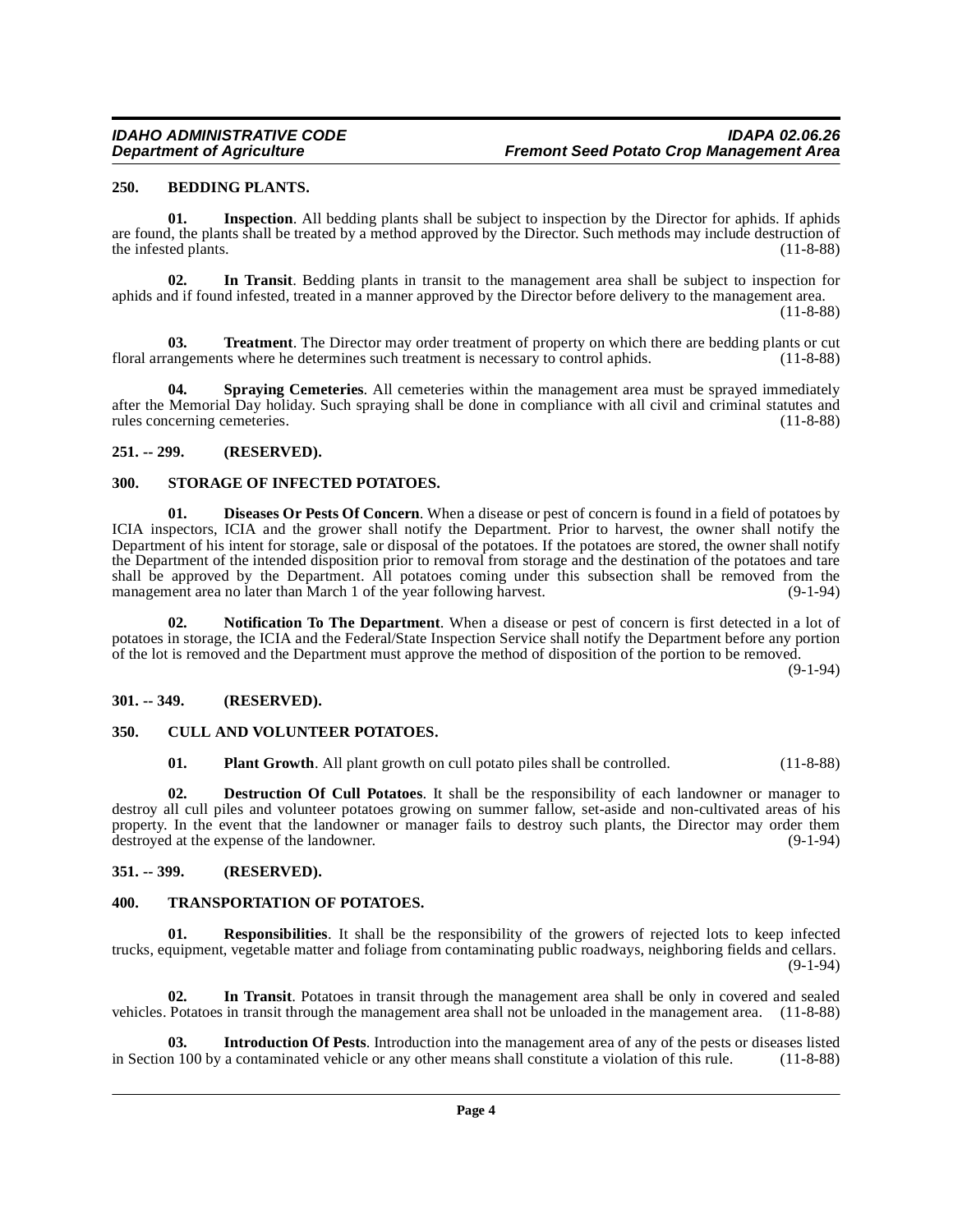#### **IDAHO ADMINISTRATIVE CODE**<br>Department of Agriculture in the intervals of the search of Agriculture in the search of the search of the sea **Fremont Seed Potato Crop Management Area**

<span id="page-4-8"></span>**04. Inspection**. Before any lot of potatoes can be brought into the management area, the lot shall have been inspected, certified and tagged by the ICIA, Federal-State Inspection Service, or a recognized equivalent agency of another state or territory in accordance with Section 22-503, Idaho Code, and found eligible for recertification under ICIA's rules.

<span id="page-4-7"></span>**05. Failure To Pass Inspection**. Potatoes which have not passed a state field certification shall not be brought to any facility in the management area which was placed in operation after promulgation of these rules, for storage, grading, packing or any other purpose except retail food sale. (11-8-88)

<span id="page-4-5"></span>**06. Disinfection Of Equipment**. All ground working, earth moving, or potato handling equipment shall be cleaned of soil and plant debris and disinfected before entering the management area in order to prevent the introduction of disease(s) or pest(s) of concern. introduction of disease(s) or  $pest(s)$  of concern.

#### <span id="page-4-0"></span>**401. -- 449. (RESERVED).**

#### <span id="page-4-9"></span><span id="page-4-1"></span>**450. VIOLATIONS.**

Any person who violates any provision of this rule or who interferes with the carrying out of the provisions of this rule shall be guilty of a civil offense, and may be liable for treble the damages sustained and all costs of the suit including a reasonable attorney's fee. In addition, a civil fine of not more than three thousand dollars (\$3,000) may be imposed per incident of violation, as provided in Idaho Code Section 22-1006. (11-8-88)

#### <span id="page-4-2"></span>**451. -- 499. (RESERVED).**

#### <span id="page-4-6"></span><span id="page-4-3"></span>**500. EXEMPTIONS.**

Potatoes for human and animal consumption, grown outside the Fremont Management Area, shall be treated with a sprout inhibitor before being offered for sale within the Fremont Management Area.

<span id="page-4-4"></span>**501. -- 999. (RESERVED).**